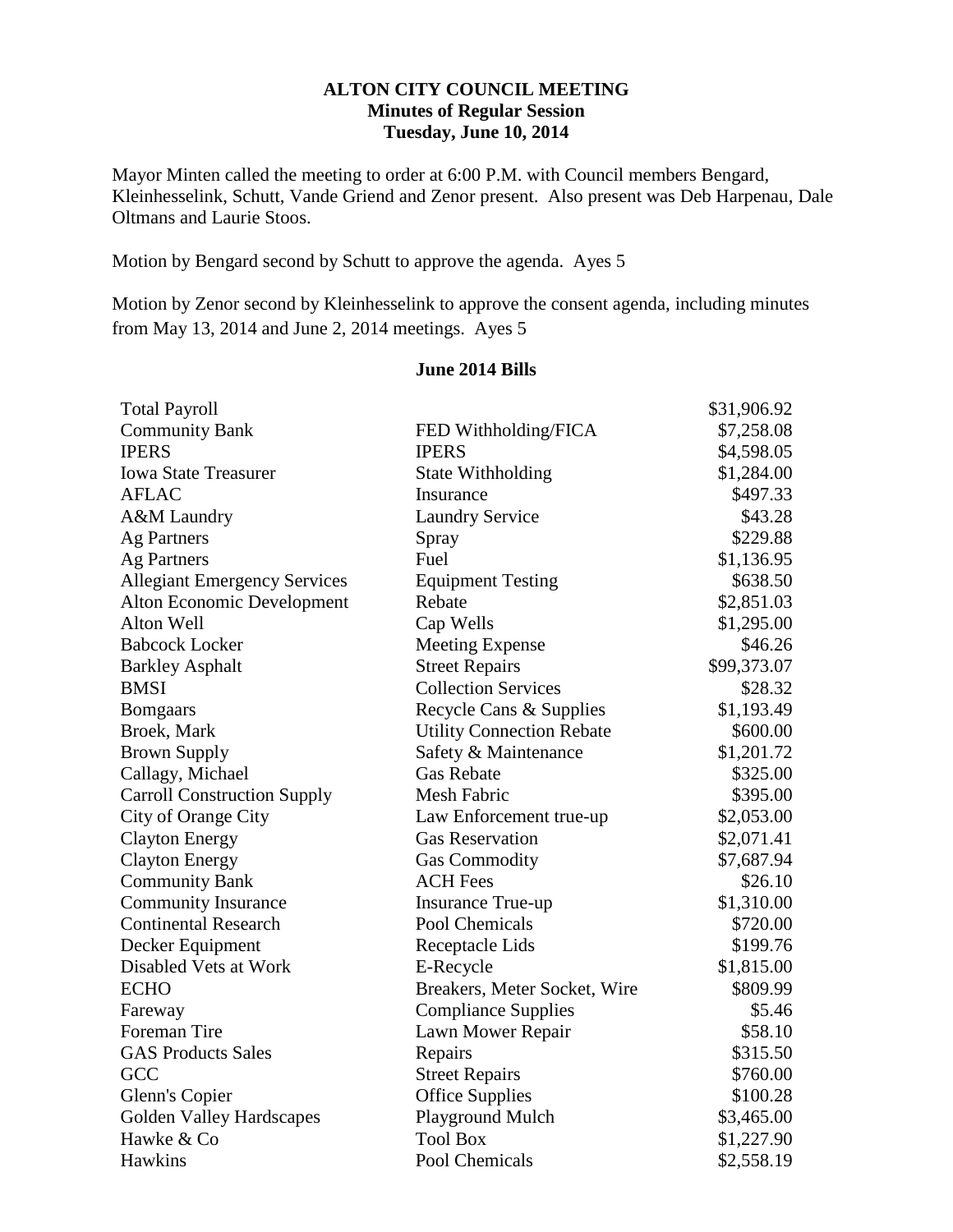| <b>Iowa City/County Management</b>     | Dues                           | \$120.00     |
|----------------------------------------|--------------------------------|--------------|
| <b>IAMU</b>                            | Code Book, Handbook            | \$187.52     |
| Iowa Information                       | Advertising                    | \$37.50      |
| <b>Iowa League of Cities</b>           | <b>MPA</b> Registration        | \$350.00     |
| Jellema Construction                   | Sidewalk Replacement           | \$200.00     |
| Klay, Veldhuizen, Bindner, De Jong     | Legal Fees                     | \$350.00     |
| Kriz Davis                             | LED Lights & Fixtures          | \$2,567.46   |
| Mangold                                | Wastewater Testing & Tags      | \$169.90     |
| <b>MBMECA</b>                          | <b>Electric Transmission</b>   | \$5,125.42   |
| Mid American                           | <b>Street Lights</b>           | \$119.27     |
| Mid Sioux                              | <b>Project Share</b>           | \$20.00      |
| Mike's Welding & Repair                | Repairs & Maintenance          | \$440.55     |
| Missouri River                         | Infrared Inspection & Analysis | \$233.50     |
| Missouri River                         | <b>Meeting Registration</b>    | \$100.00     |
| Missouri River                         | Electric                       | \$35,353.05  |
| <b>Mouw Motor</b>                      | Maintenance & Tires            | \$853.11     |
| <b>Municipal Utilities</b>             | <b>Utilities</b>               | \$1,299.23   |
| <b>NAPA</b>                            | <b>Vehicle Maintenance</b>     | \$403.62     |
| <b>Neal Chase</b>                      | Supplies                       | \$1,133.19   |
| <b>NCC</b>                             | <b>Firefighter Textbooks</b>   | \$195.00     |
| <b>NIPCO</b>                           | <b>Substation Repairs</b>      | \$1,078.54   |
| Northwest Iowa Development             | Dues                           | \$900.00     |
| Noteboom                               | Wire                           | \$26.00      |
| Orange City Area Health                | <b>Tests</b>                   | \$56.00      |
| <b>Orange City Municipal Utilities</b> | <b>Bulk Water</b>              | \$7,882.99   |
| <b>Orange City Sanitation</b>          | Garbage Hauling                | \$5,949.80   |
| <b>Orange City Sanitation</b>          | Dumpster                       | \$170.44     |
| Petty Cash                             | Postage & Pool Cash            | \$50.28      |
| Siouxland Home Improvement             | <b>Gutters</b>                 | \$1,085.00   |
| <b>Siouxland Press</b>                 | Publications                   | \$229.60     |
| <b>Stan Houston</b>                    | Oil                            | \$199.80     |
| Steven, John                           | <b>Electric Rebate</b>         | \$50.00      |
| Treasurer, State of Iowa               | Sales Tax                      | \$2,977.00   |
| Tritech                                | <b>Rescue Billing</b>          | \$82.50      |
| <b>Unity Point</b>                     | <b>Tests</b>                   | \$74.00      |
| <b>US</b> Cellular                     | <b>Cell Phones</b>             | \$228.34     |
| <b>USA Bluebook</b>                    | Pump                           | \$481.70     |
| <b>US Post Office</b>                  | <b>Box Rent</b>                | \$86.00      |
| <b>US Post Office</b>                  | Postage                        | \$500.00     |
| <b>Utility Equipment</b>               | <b>Sewer Repairs</b>           | \$835.26     |
| <b>VISA</b>                            | Travel & Training, Supplies    | \$766.40     |
| Wellmark                               | Group Insurance                | \$8,817.52   |
| WesTel                                 | Telephone, Fax, Internet       | \$602.55     |
| Ziegler                                | <b>Equipment Rental</b>        | \$536.75     |
| <b>Grand Total</b>                     |                                | \$249,372.84 |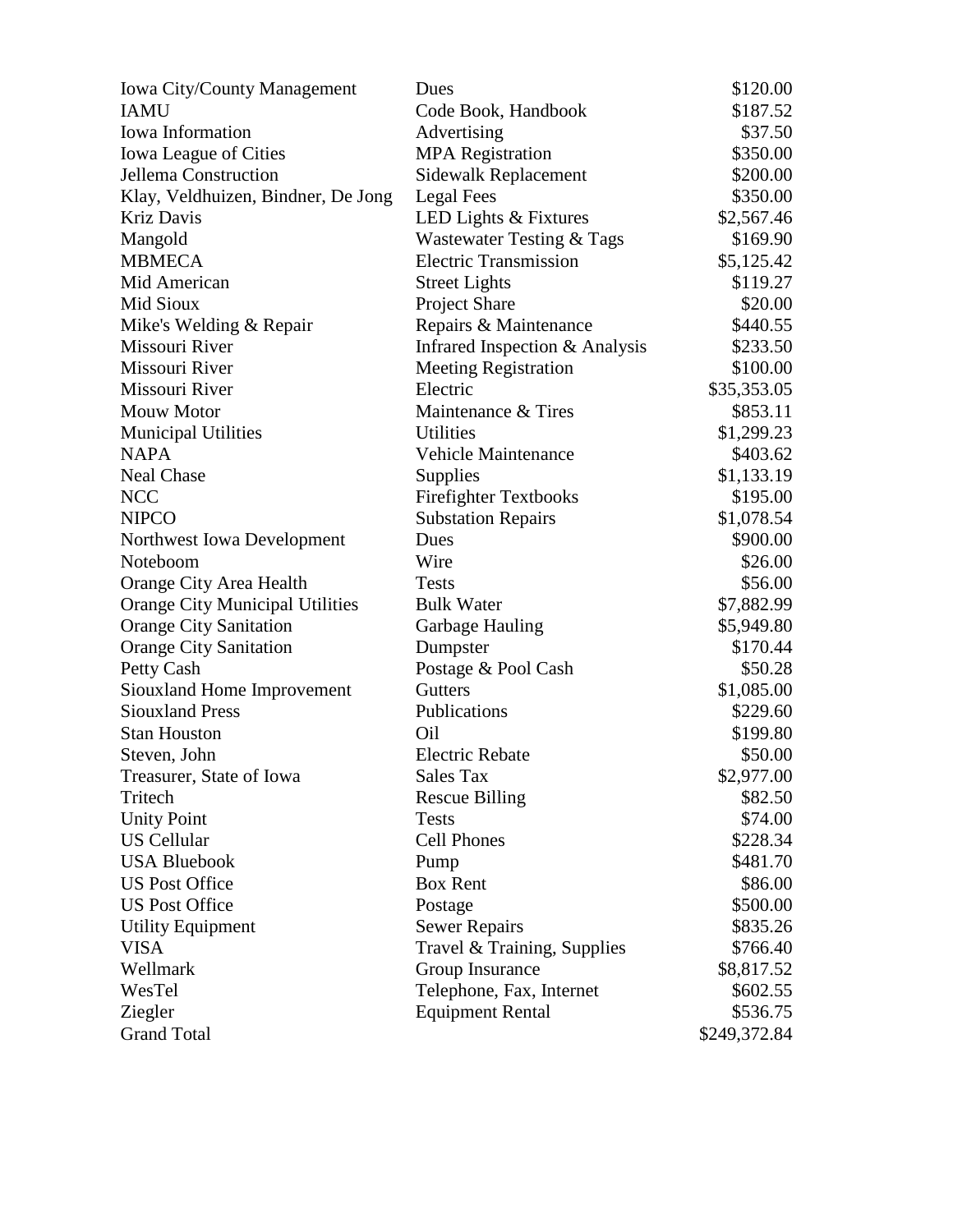**Utilities:** Harpenau and Stoos reviewed the City's current procedures for billing, late notices, posting, and payment agreements with the Council.

Motion by Schutt and second by Vande Griend to require payment agreements on City Utility Bills to extend no further than the  $10<sup>th</sup>$  of the month following the due date, except where a 12 month payment agreement is made. Policy shall become effective with the June 2014 billing. Ayes 5

**Liquor License:** Tag's Sports Grill submitted a request for renewal of their liquor license with Outdoor Service and Catering Privilege.

Motion by Zenor and second by Kleinhesselink to approve the liquor license with Outdoor Service and Catering Privilege for Tag's Sports Grill. Ayes 5

# **TIF:**

**RESOLUTION 14-09 "RESOLUTION AUTHORIZING TRANSFER OF SURPLUS FUNDS FROM THE ALTON MUNICIPAL ELECTRIC, WATER, AND SEWER UTILITIES FUND TO THE CITY OF THE ALTON CAPITAL RESIDENTIAL FUND"** was introduced and moved for adoption by Council Member Kleinhesselink. Schutt seconded the motion to adopt.

Upon roll call vote, the following was recorded: Ayes: Bengard, Kleinhesselink, Schutt, Vande Griend, Zenor Nays: None Absent: None Whereupon the Mayor declared the Resolution duly adopted.

# **Transfer of Funds:**

**RESOLUTION 14-10 "A RESOLUTION OF THE CITY COUNCIL OF ALTON, IOWA TRANSFERRING FUNDS FROM THE TIF FAIR VIEW MEADOWS 1ST ADDITION HOUSING FUND FOR DEBT REPAYMENT"** was introduced and moved for adoption by Council Member Schutt. Zenor seconded the motion to adopt.

Upon roll call vote, the following was recorded: Ayes: Bengard, Kleinhesselink, Schutt, Vande Griend, Zenor Nays: None Absent: None Whereupon the Mayor declared the Resolution duly adopted.

**RESOLUTION 14-11 "A RESOLUTION OF THE CITY COUNCIL OF ALTON, IOWA TRANSFERRING FUNDS FROM THE TIF FAIR VIEW MEADOWS 2nd ADDITION PHASE 1 HOUSING FUND FOR DEBT REPAYMENT"** was introduced and moved for adoption by Council Member Zenor. Kleinhesselink seconded the motion to adopt.

Upon roll call vote, the following was recorded: Ayes: Bengard, Kleinhesselink, Schutt, Vande Griend, Zenor Nays: None Absent: None Whereupon the Mayor declared the Resolution duly adopted.